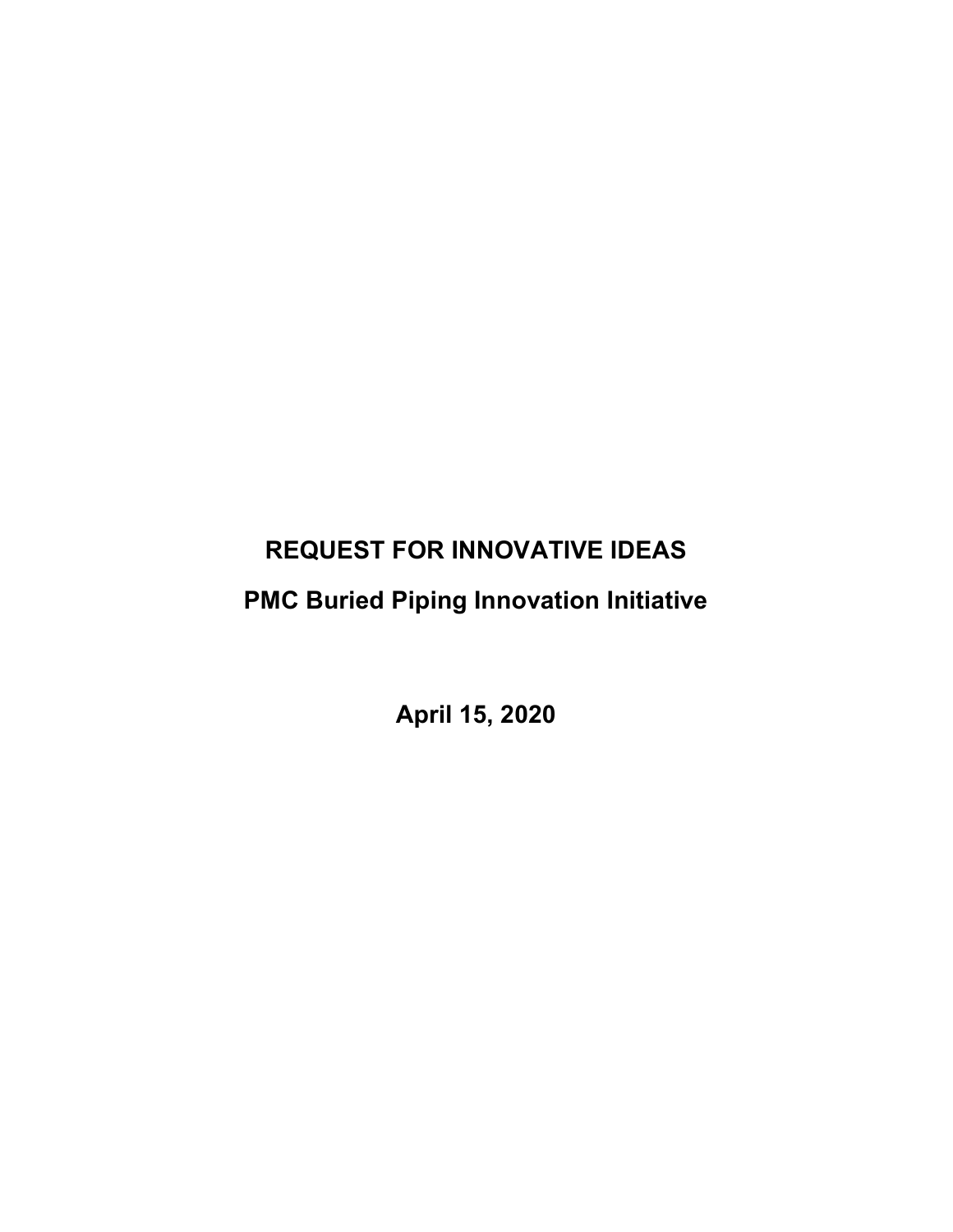### 1.0 Background

- 1.1 Having achieved Bruce Power's goal of eight units of operation and having achieved a long-term deal with the Independent Electricity System Operator ("IESO") through 2064, Bruce Power has now turned to securing the long-term future of the Bruce Site. Our focus now, which is aligned with Ontario's long-term energy plan, is to successfully execute an asset management campaign on a range of nuclear and non-nuclear systems. The focus of this RFII is on buried piping systems that are reaching end of life.
- 1.2 Fundamental to achieving our asset management goals are our key suppliers; who directly contribute to the execution of Bruce Power's operational plans. Bruce Power believes that innovation is essential in order to achieve project success. To that end, we invite you to share your innovative ideas for the inspection, protection, rehabilitation, or replacement of buried piping, supported by a business case. Should one or several of your ideas be selected, Bruce Power's team will explore whether such ideas qualify for innovation funding in the next phase of the project.
- 1.3 Bruce Power invites your company to participate in supporting Bruce Power by submitting your innovative ideas in response to this RFII for our consideration.

### 2.0 Purpose

- 2.1 Bruce Power issues this request for innovative ideas (the "RFII") in order to solicit information ("Information") from entities ("Potential Innovation Collaborators") interested in working with Bruce Power to develop and operationalize innovative ideas and approaches that support Bruce Power's priority area (the "Activities"). This priority area is more fully described in Section 3.0.
- 2.2 Potential Innovation Collaborators in receipt of this RFII are invited to submit a response to this RFII, in the format prescribed in Section Error! Reference source not found. (the "Response").
- 2.3 This RFII (including its Schedules) are collectively referred to as the "RFII Documents".

### 3.0 Priority Area

3.1 Bruce Power is seeking Potential Innovation Collaborators that are interested in working with Bruce Power to develop and operationalize innovative ideas and approaches that support the following priority area:

> Buried Piping Project innovations for the Common Service Water (CSW), Low Pressure Service Water (LPSW) and Emergency Water Supply (EWS) Systems (including schedule, cost and scope reductions)

3.2 Further information regarding the business need, expectations and anticipated outcomes with respect to this priority area can be found in Schedule B to this RFII.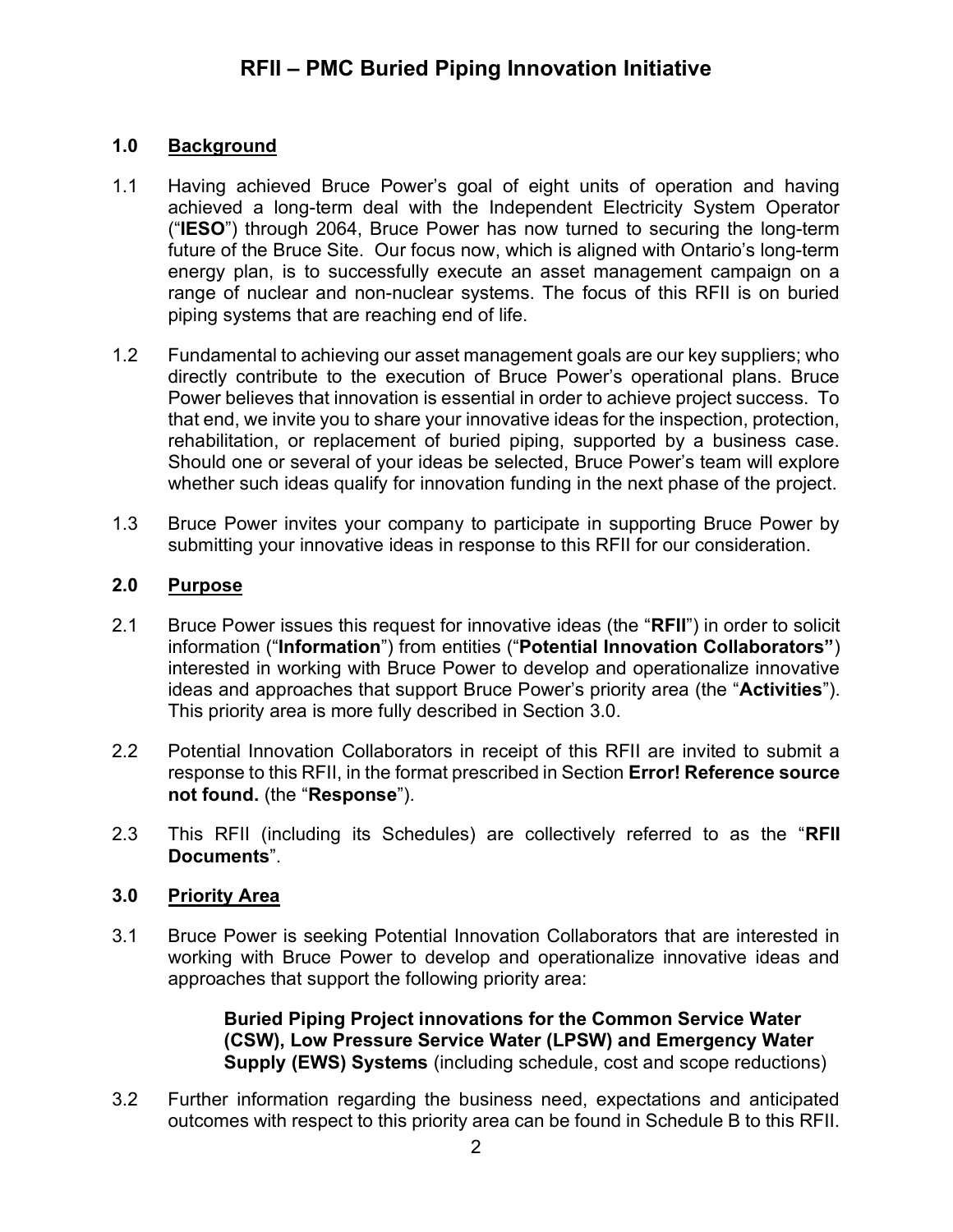#### 4.0 RFII Process

- 4.1 Bruce Power has engaged Nuclear Promise X Inc. ("NPX"), to assist with the management and execution of the activities described in this RFII.
- 4.2 This RFII sets out the process (the "RFII Process") which Bruce Power, on its own behalf, will use to evaluate the Information submitted, as described in Section 12.0.
- 4.3 Interested Potential Innovation Collaborators must return a Response. The Response forms part of this RFII and must be completed and submitted to Bruce Power by 3:00 p.m. (Toronto time) ("Closing Time") on the RFII Closing Date specified in Section 5.1.
- 4.4 Failure to respond by such specified time and date may, in the discretion of Bruce Power, disqualify the Potential Innovation Collaborator from this RFII process.

#### 5.0 RFII Schedule

- 5.1 The following targeted schedule dates for this RFII are subject to change at the discretion of Bruce Power, without liability to Bruce Power:
	- (a) 15 APR 2020 RFII Issue Date
	- (b) 21 APR 2020 Inquiry Deadline
	- (c) 23 APR 2020 Inquiry Responses Available for Review Deadline (If applicable)
	- (d) 08 MAY 2020 RFII Closing Date
	- (e) 22 MAY 2020 Bruce Power to consider Responses submitted
- 5.2 Bruce Power has set an ambitious schedule for the completion of this RFII Process. Potential Innovation Collaborators are encouraged to provide responses that are digestible, concise, and persuasive in order to facilitate Bruce Power's comprehensive consideration of each Response in a timely and efficient fashion.

#### 6.0 Site Meeting

- 6.1 A site meeting (or joint proponent's meeting) is not planned as part of this RFII.
- 6.2 However, Bruce Power will provide an opportunity for 1-on-1 clarification meetings with interested Potential Innovation Collaborators. This will allow parties to ask questions and align their responses with the objectives of this RFII. 1-on-1 meetings will be supported by the NPX team, who will reach out to Bruce Power staff as needed for inquiries.

### 7.0 Inquiries

7.1 All inquiries and other communications from the Potential Innovation Collaborators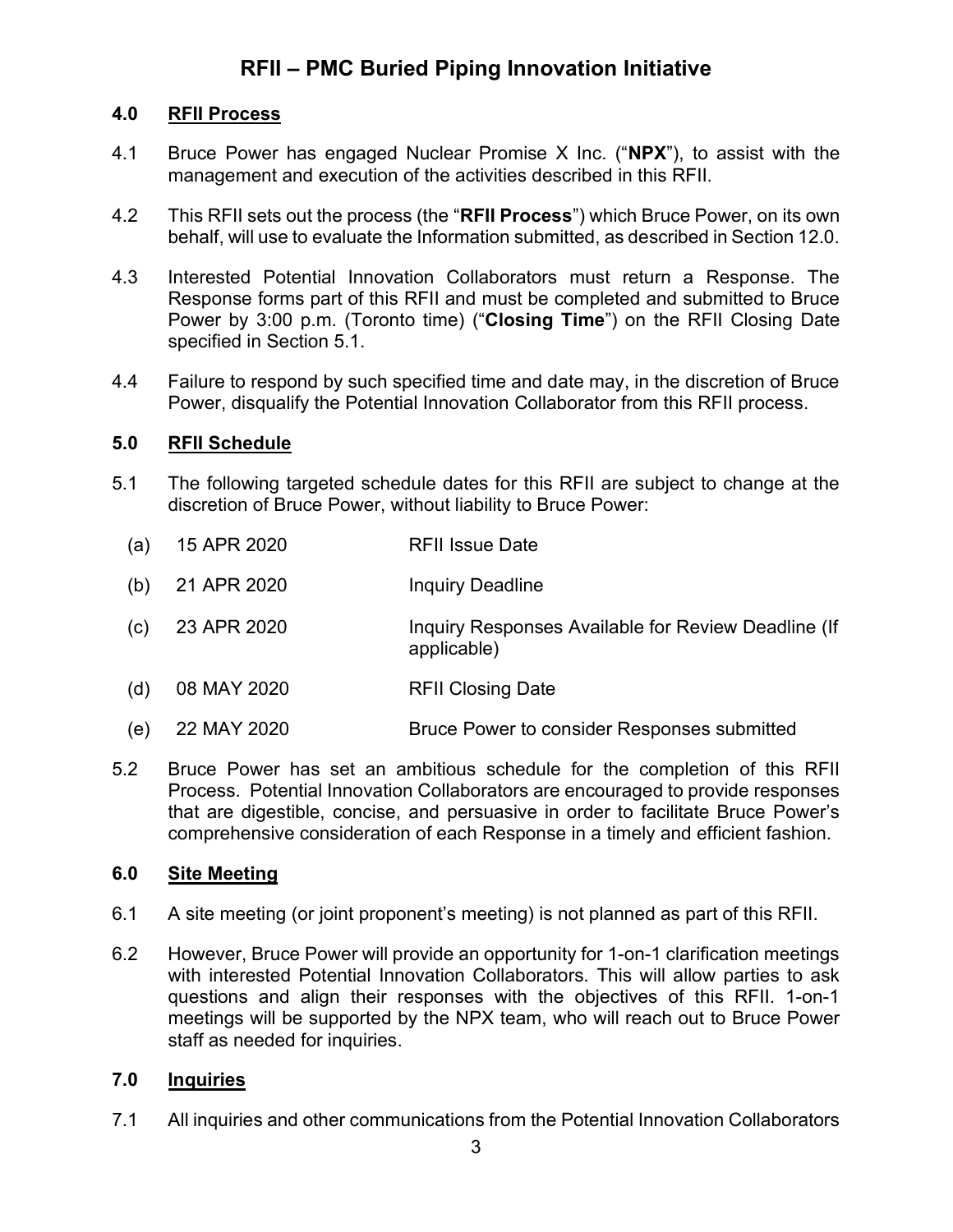regarding this RFII must be submitted in accordance with the RFII Schedule in Section 5.0 and shall be directed to the Bruce Power Representative as follows:

Attention: [William Buckland]

E-Mail: [William.buckland@brucepower.com]

### (the "Bruce Power Representative")

- 7.2 All inquiries or communications regarding this RFII, at Bruce Power's sole discretion, may be circulated to all Potential Innovative Collaborators.
- 7.3 Potential Innovation Collaborators are encouraged to review the set of expected FAQs prepared by Bruce Power with respect to this Bruce Power Strategic Innovation Initiative found in Schedule "D" to this RFII.

### 8.0 Response Completion

- 8.1 It is the sole responsibility of each Potential Innovation Collaborator to carefully review this RFII (including its Schedules) in order to gain a thorough understanding of the instructions and requirements specified herein.
- 8.2 If the Potential Innovation Collaborator is a joint venture or consortium, an authorized representative of each participating entity must submit the Response. The Response must provide details of the nature of such joint venture or consortium.
- 8.3 By submitting a Response to this RFII, the Potential Innovation Collaborator confirms agreement with the terms of this RFII.

### 9.0 Release and Discharge

9.1 Upon submitting their Response(s) to Bruce Power, the Potential Innovation Collaborators fully and forever release and discharge Bruce Power (and its respective owners, shareholders, general partners and limited partners, and their respective officers, directors, shareholders, consultants, representatives and agents, collectively the "Bruce Power Parties") of any and all liability or obligation to the Potential Innovation Collaborators in respect of this RFII or the RFII Process.

### 10.0 Response Ownership

10.1 In consideration of Bruce Power evaluating a Response, all submitted Responses and support documentation provided by the Potential Innovation Collaborators become the property of Bruce Power and will not be returned. Responses are not confidential information and may be used by Bruce Power without restriction of any kind.

### 11.0 Compliance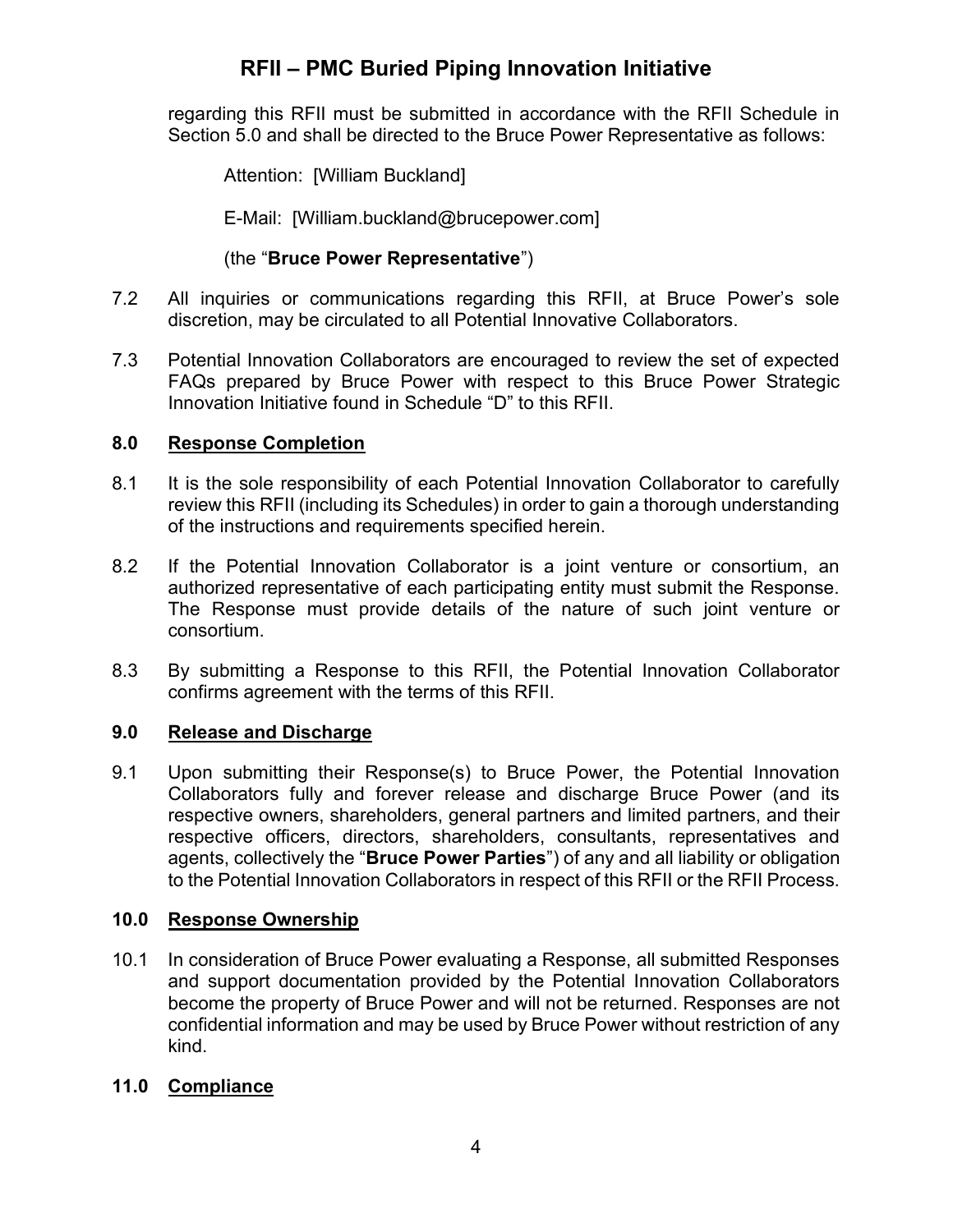11.1 Potential Innovation Collaborators shall comply with all Applicable Laws, rules and regulations, including without limitation, Canadian export laws and regulations and shall obtain and comply with all necessary permits, licences and approvals, such as Canadian licences to import or export a controlled nuclear substance, controlled nuclear equipment or controlled nuclear information.

### 12.0 Evaluation

12.1 Subject to this RFII, it is Bruce Power's intention to select those innovative ideas and approaches that, in Bruce Power's sole determination, have the potential to be developed into products, strategies or services that will or may create the greatest value to Bruce Power.

#### 13.0 Invitation to Participate in a Subsequent RFP Process

- 13.1 Upon completion of its evaluation of the submitted Responses, Bruce Power may issue a letter to one or more Potential Innovation Collaborators advising such Potential Innovation Collaborator that, Bruce Power intends to invite such Potential Innovation Collaborator to either:
	- (a) participate in an RFP process with respect to the Activities;
	- (b) submit a proposal with respect to the Activities; or
	- (c) negotiate a contract with Bruce Power for the Activities.
- 13.2 The selection of a Potential Innovation Collaborator to participate in an RFP process, submit a formal proposal, or negotiate a contract with respect to the Activities does not impose any binding obligation on Bruce Power.
- 13.3 Bruce Power is not bound to explain any decision made by it to all or any Potential Innovation Collaborator.
- 13.4 Bruce Power reserves the right to accept any Response in whole or in part, or to discuss with any Potential Innovation Provider different or additional terms to those envisaged in this RFII or in such Potential Innovation Provider's Response. Bruce Power has the right to:
	- (a) not invite any Potential Innovation Provider to participate in the subsequent RFP process, submit a formal proposal, or negotiate a contract;
	- (b) alter the RFII Process, the procedures or objective of the Bruce Power Strategic Innovation Initiative, or any other aspect of this RFII, as Bruce Power may determine in its sole and unrestricted discretion;
	- (c) cancel this RFII at any time without any obligation or any reimbursement to any Potential Innovation Collaborator; and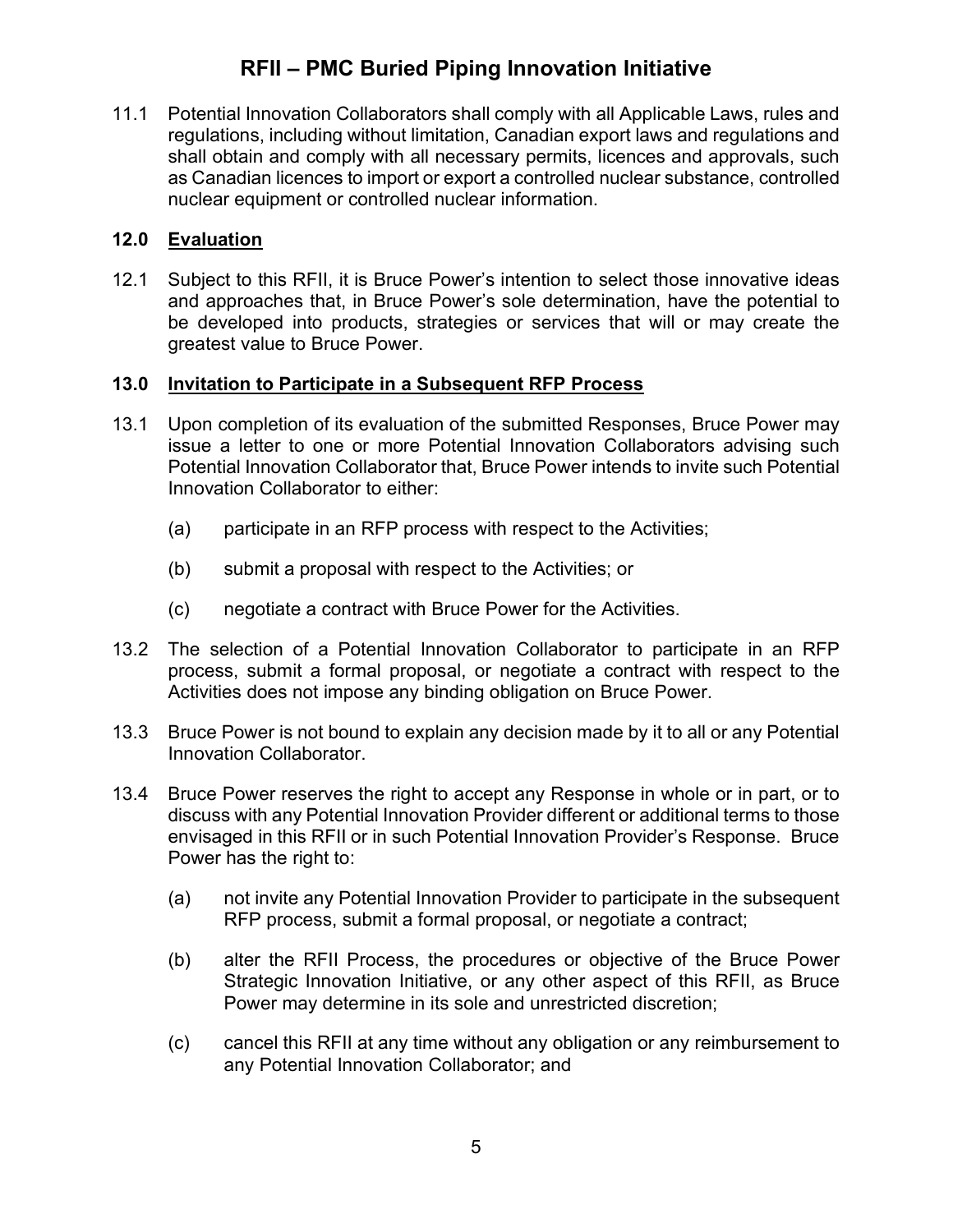(d) issue a new RFII or other procurement process which may or may not be extended to one or more of the Potential Innovation Collaborators to this RFII.

#### 14.0 Not an Offer

- 14.1 This RFII does not constitute an offer of any nature or kind whatsoever by Bruce Power to any or all of the Potential Innovation Collaborators nor does it constitute any basis of any contract. Contractual obligations between Bruce Power and a the Potential Innovation Collaborator will arise only when an agreement is executed between Bruce Power and the Potential Innovation Collaborator and will be limited to and by the terms and conditions as set out in such agreement.
- 14.2 Each Potential Innovation Collaborator acknowledges and agrees that by submitting a Response none of Bruce Power and the Bruce Power Parties will have any liability or obligation to any Potential Innovation Collaborator. Upon submitting its Response, a Potential Innovation Collaborator thereby fully and forever releases and discharges each and every one of the Bruce Power Parties of all liability and obligations whatsoever or howsoever arising in connection with this RFII.

#### 15.0 Potential Innovation Collaborator Disclaimer and Rights

- 15.1 Costs. Bruce Power shall not be liable for any damages or to provide any compensation for reimbursement of any costs, whatsoever or howsoever incurred by the Potential Innovation Collaborators resulting directly or indirectly from this RFII and the RFII Process.
- 15.2 **No Warranty.** Bruce Power does not warrant the accuracy of and is in no way bound by the information supplied to Potential Innovation Collaborators during the RFII Process by any official, employee, consultant or agent of Bruce Power, unless such information is specifically set forth in the RFII Documents or provided in writing through an addendum to this RFII issued by Bruce Power.
- 15.3 Verification & Clarification. Bruce Power has the right to verify or clarify any information submitted in a Response with the Potential Innovation Collaborator or with third parties and to request supplementary information from any Potential Innovation Collaborator during the RFII Process. The Potential Innovation Collaborator shall assist Bruce Power in this regard by making itself, its employees, and its facilities and all reasonably requested information available to Bruce Power upon request. Additional information obtained by Bruce Power through these means shall, in Bruce Power's sole and unrestricted discretion, be determined to constitute part of the Response. Bruce Power may, in its sole and unrestricted discretion, waive any requirement of the Response or request amendment or revision thereto.

#### 16.0 Miscellaneous

16.1 Potential Innovation Collaborators may not assign any interest they have in the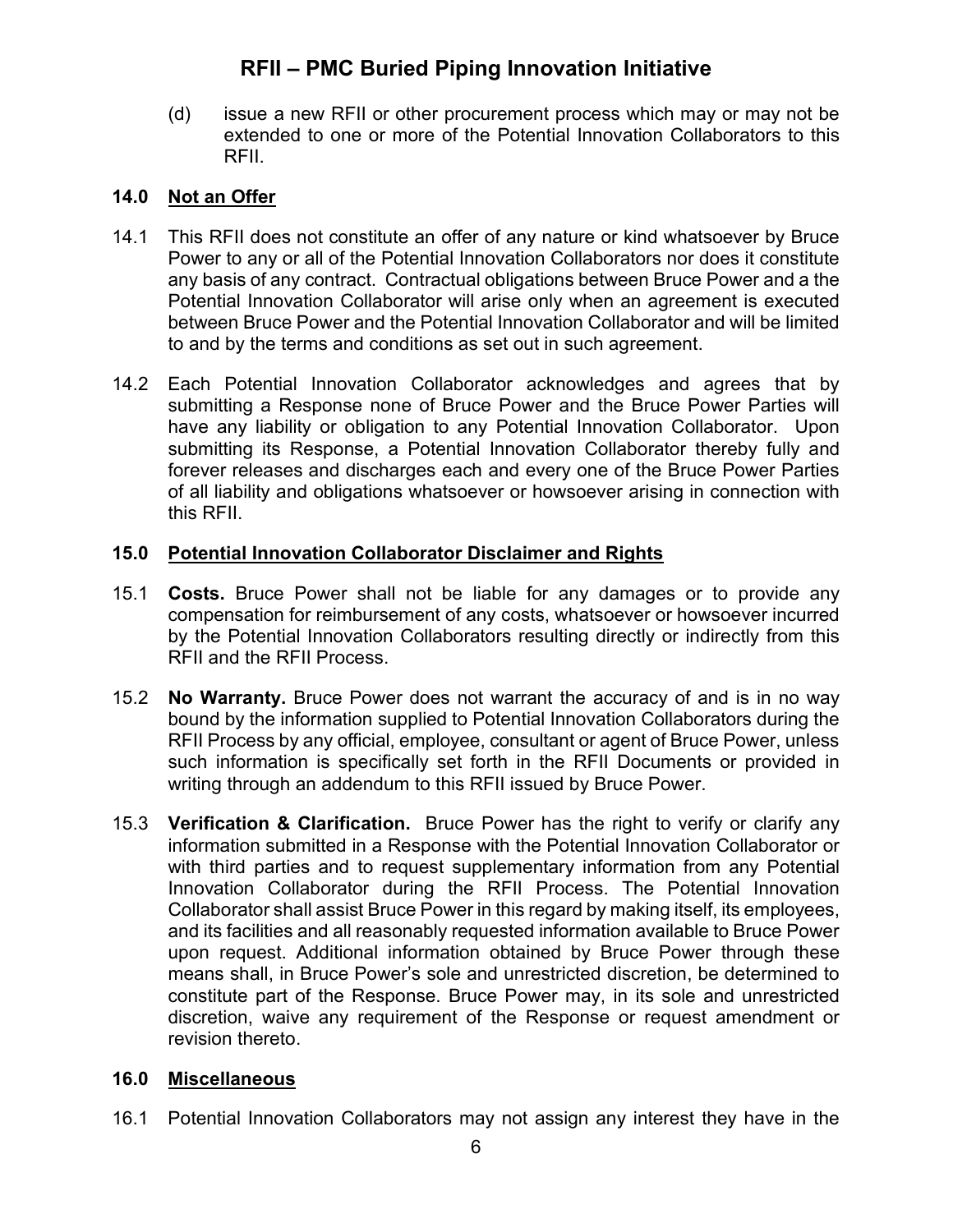RFII in whole or in part.

- 16.2 Headings and any table of contents included in this RFII are included for convenience of reference and shall not be used to interpret any provision of this RFII.
- 16.3 In this RFII, unless the context otherwise requires, words importing the singular include the plural and vice versa and words importing gender include all genders.
- 16.4 This RFII shall be governed by the laws of the Province of Ontario and the laws of Canada applicable therein.
- 16.5 All of the provisions of this RFII or the Response that are intended or purport to limit the liability of Bruce Power or the Bruce Power Parties shall survive indefinitely.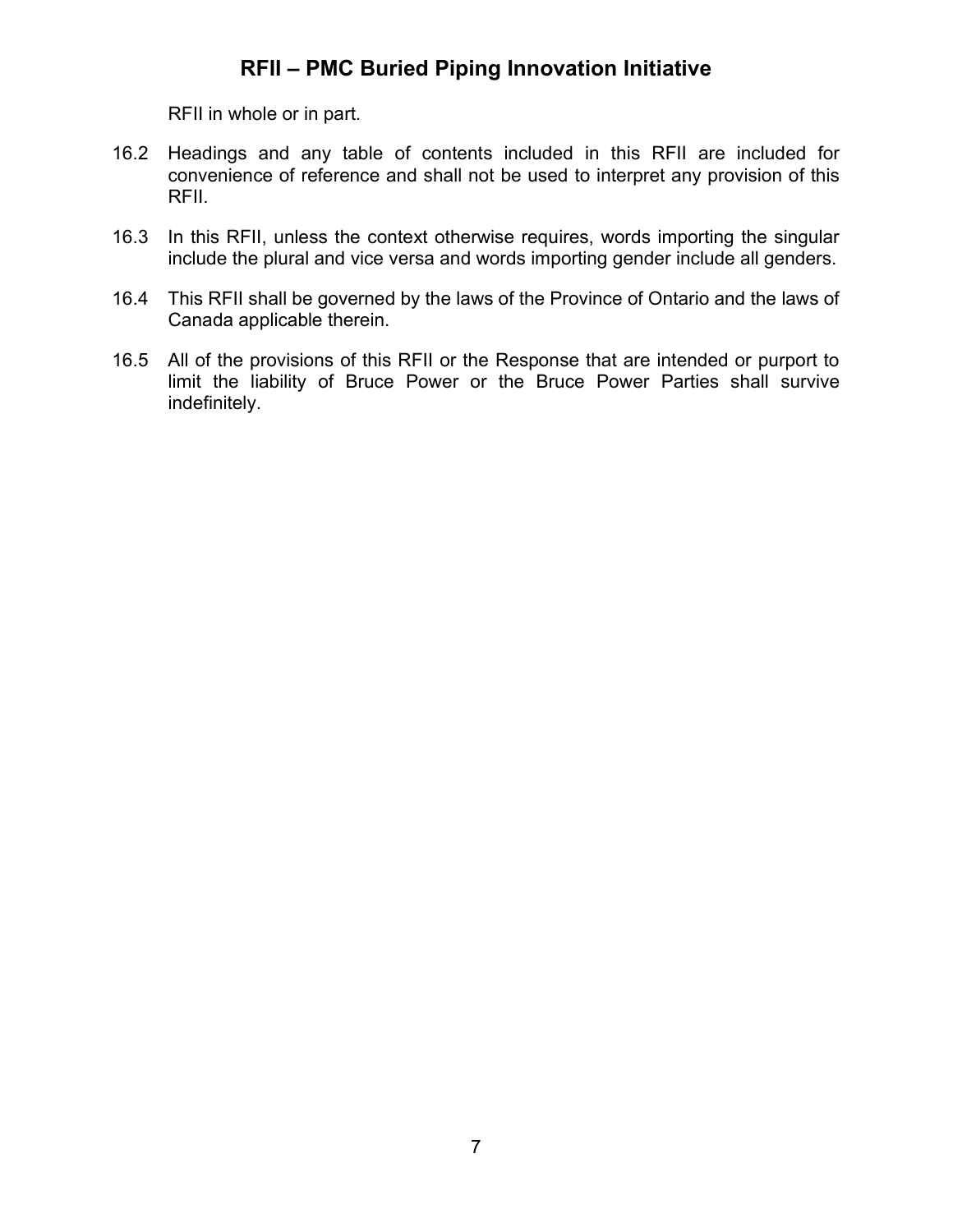### Schedule "A" **Definitions**

"Activities" has the meaning set forth in Section 2.1 of this RFII.

"Applicable Law" means all Laws in respect of which a Party has a legal obligation relating to the Activities or its obligations under the RFII.

"Bruce Power Representative" has the meaning set forth in Section 7.1 of this RFII

"Bruce Power" means Bruce Power L.P.

"Bruce Power Parties" has the meaning set forth in Section 9.1 of this RFII.

"Bruce Site" means the Bruce Nuclear Power Generating Station located near Tiverton, Ontario.

"Closing Time" has the meaning set forth in Section 4.3 of this RFII.

"Form of Response" means the form of response attached as Schedule C to this RFII.

"Governmental Authority" means any federal, provincial or municipal government, parliament or legislature (and, with respect to matters relating to Taxes, any foreign government, parliament or legislature), or any regulatory authority, agency, tribunal, commission, board or department of any such government, parliament or legislature, or any court or other law, regulation or rule-making entity (including, without limitation, a stock exchange), each having jurisdiction in the relevant circumstances, including, for greater certainty, any Person acting under the authority of any Governmental Authority.

'IESO" has the meaning set out in Section 1.1 of this RFII.

"Laws" means all:

- (a) federal, provincial or municipal laws, orders-in-council, by-laws, codes, rules, regulations or statutes;
- (b) orders, decisions, judgments, injunctions, decrees, awards, directives, rulings or writs of any court, tribunal, arbitrator, Governmental Authority or other Person having jurisdiction;
- (c) rulings and conditions of any licence, permit, certificate, registration, authorization, consent or approval issued by a Governmental Authority;
- (d) legally enforceable policies and guidelines of any Governmental Authority; and
- (e) any requirements under or prescribed by applicable common law.

"NPX" has the meaning set forth in Section 4.1 of this RFII.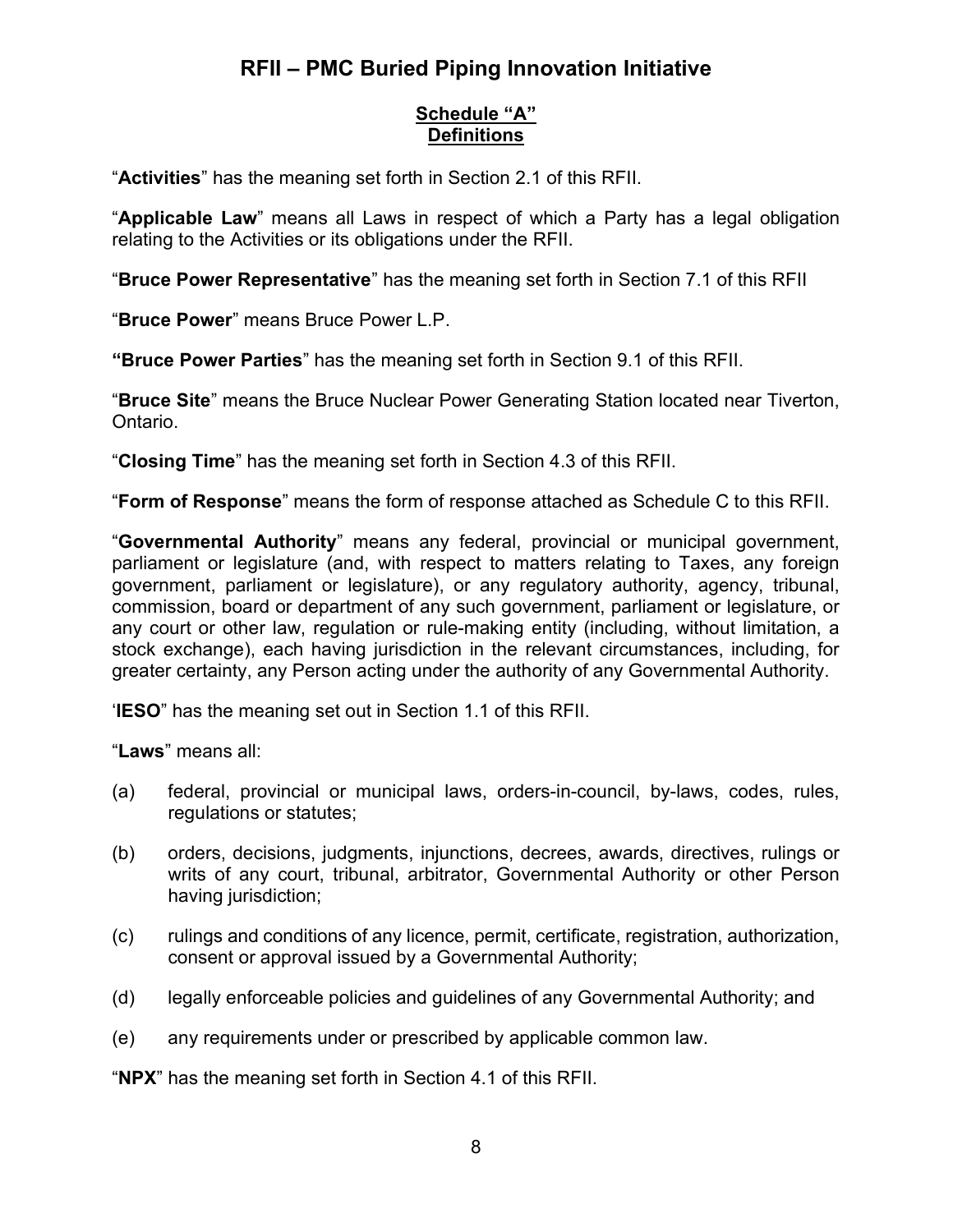"Parties" means Bruce Power and the Potential Innovation Collaborator and "Party" means either of them.

"Person" means any individual, partnership, limited partnership, joint venture, syndicate, company or corporation with or without share capital, trust, trustee, executor, administrator or other legal personal representative, Governmental Authority or entity however designated or constituted.

"Potential Innovation Collaborators" has the meaning set forth in Section 2.1 of this RFII, and "Potential Innovation Collaborator" has a corresponding singular meaning.

"Response" has the meaning set forth in Section 2.2 of this RFII, and "Responses" has a corresponding plural meaning.

"RFII" has the meaning set forth in Section 2.1 of this RFII.

"RFII Documents" has the meaning set forth in Section 2.3 of this RFII.

"RFII Process" has the meaning set forth in Section 4.2 of this RFII.

"RFP" means Request for Proposal.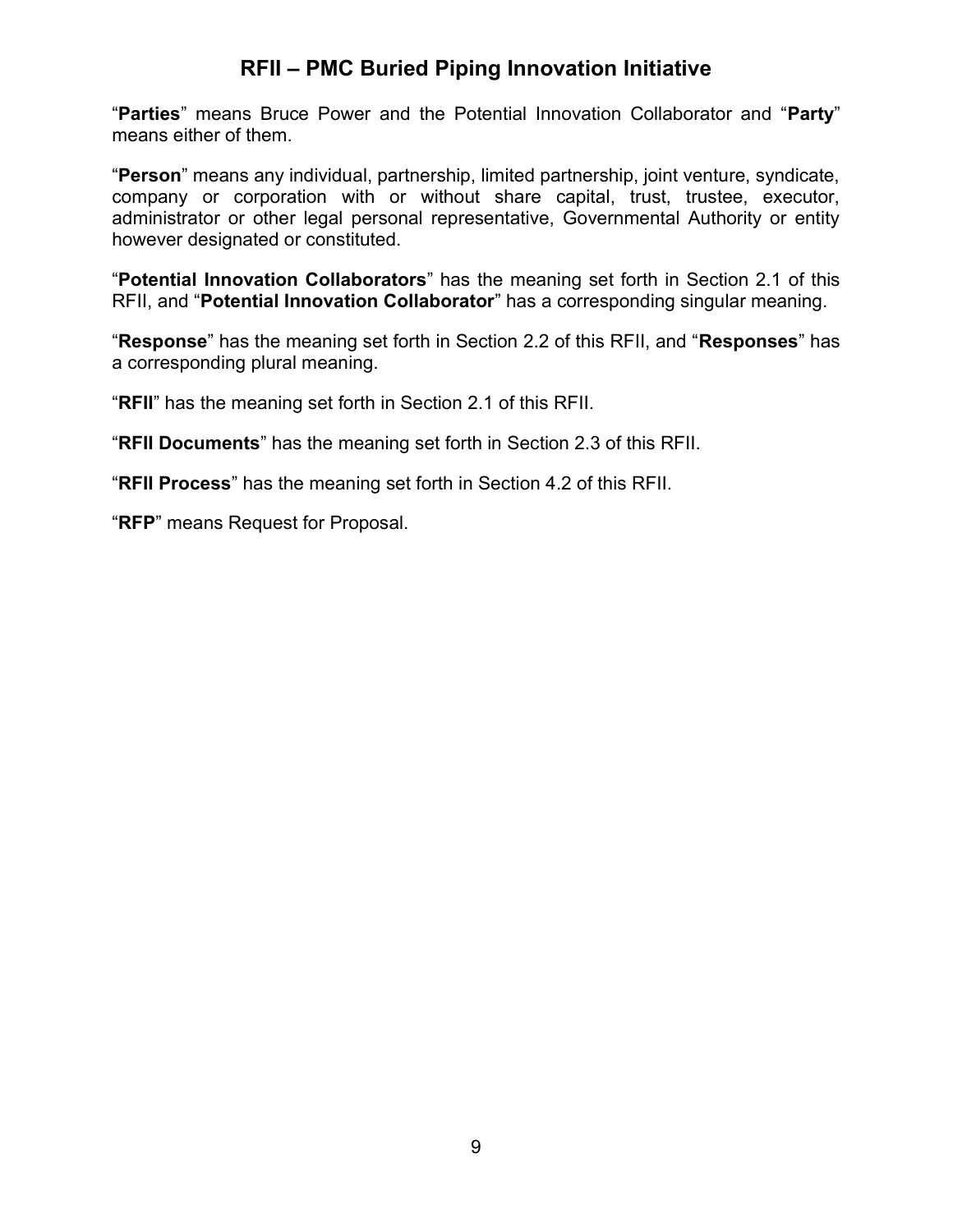### Schedule "B"

### Priority Area Further Information

### The need:

The Bruce Power Unit 3 Life Cycle Asset Management Plan requires the inspection and rehabilitation of several areas of piping that is currently buried underground. The following systems have piping that are > 35 years old and are the subject of this RFII:

- 1. Common Service Water (CSW) System Bruce A and B
- 2. Low Pressure Service Water (LPSW) System Bruce A and B
- 3. Emergency Water Supply (EWS) Bruce B

The underground piping is expected to be in an aged, degraded state and the current strategy for each of these systems involves inspection and potential replacement of several lengths of pipe. The piping is expected to be degraded via Galvanic Corrosion (GC) and Microbiological Corrosion (MIC).

#### Success criteria:

The success criteria for this innovation initiative is to identify ideas or opportunities that will contribute to the following areas:

- System safety or reliability improvements over the extended life of the pipe
- Reduced project scope via inspection or analysis techniques
- Improved certainty on outage maintenance and schedule performance
- Improved certainty on asset life extension via protection, analysis, or other means
- Reduced impact to station operations supporting running units and the outage unit(s)
- Reduced project risk through collection of relevant data / metrics on pipe integrity

### Scope of innovation ideas:

This initiative invites ideas for all aspects of buried piping in order to meet the success criteria identified above. We are looking for innovation ideas in areas including but not limited to engineering, scoping and planning, construction, technology integration, inspection or pipe rehabilitation tooling, piping protection, outage execution strategies, process optimization, and data collection and analysis.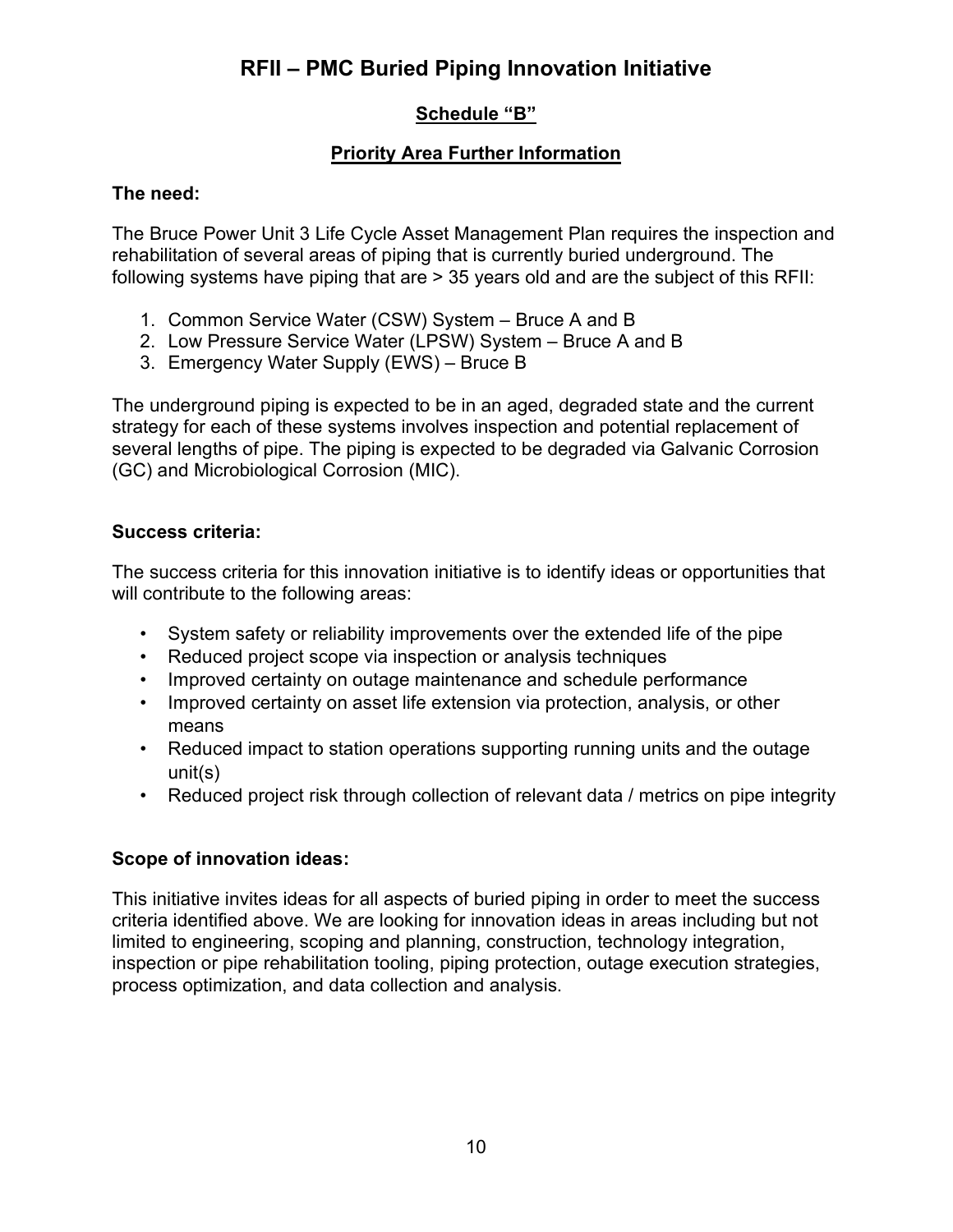### Schedule "C"

### Form of Response

#### RESPONSES ARE REQUIRED BY BRUCE POWER NO LATER THAN 5PM TORONTO TIME ON 08 MAY 2020.

The Potential Innovation Collaborator will indicate its interest in this RFII by submitting a complete Response online at:

https://www.brucepower.com/become-a-supplier/buried-piping-innovation-initiative/

or via the following QR Code:



Entering information online will allow Bruce Power to review the Responses in an expeditious manner and evaluate cost-benefit aspects thoroughly. By submitting a Response to this RFII, the Potential Innovation Collaborator confirms agreement with the terms of this RFII, and fully and forever releases and discharges Bruce Power and the Bruce Power Parties of all liability and obligations whatsoever or howsoever arising in connection with or arising out of this RFII.

The webpage provided above will require the following information to be entered:

#### General Information:

- Innovation Title
- Company Name
- Contact Name
- Telephone No.
- Email Address
- Further questions associated with the technology or solution being offered

#### Consortium, Team or Joint Venture information (if applicable):

If entity is a consortium or a joint venture, provide the following information for each member: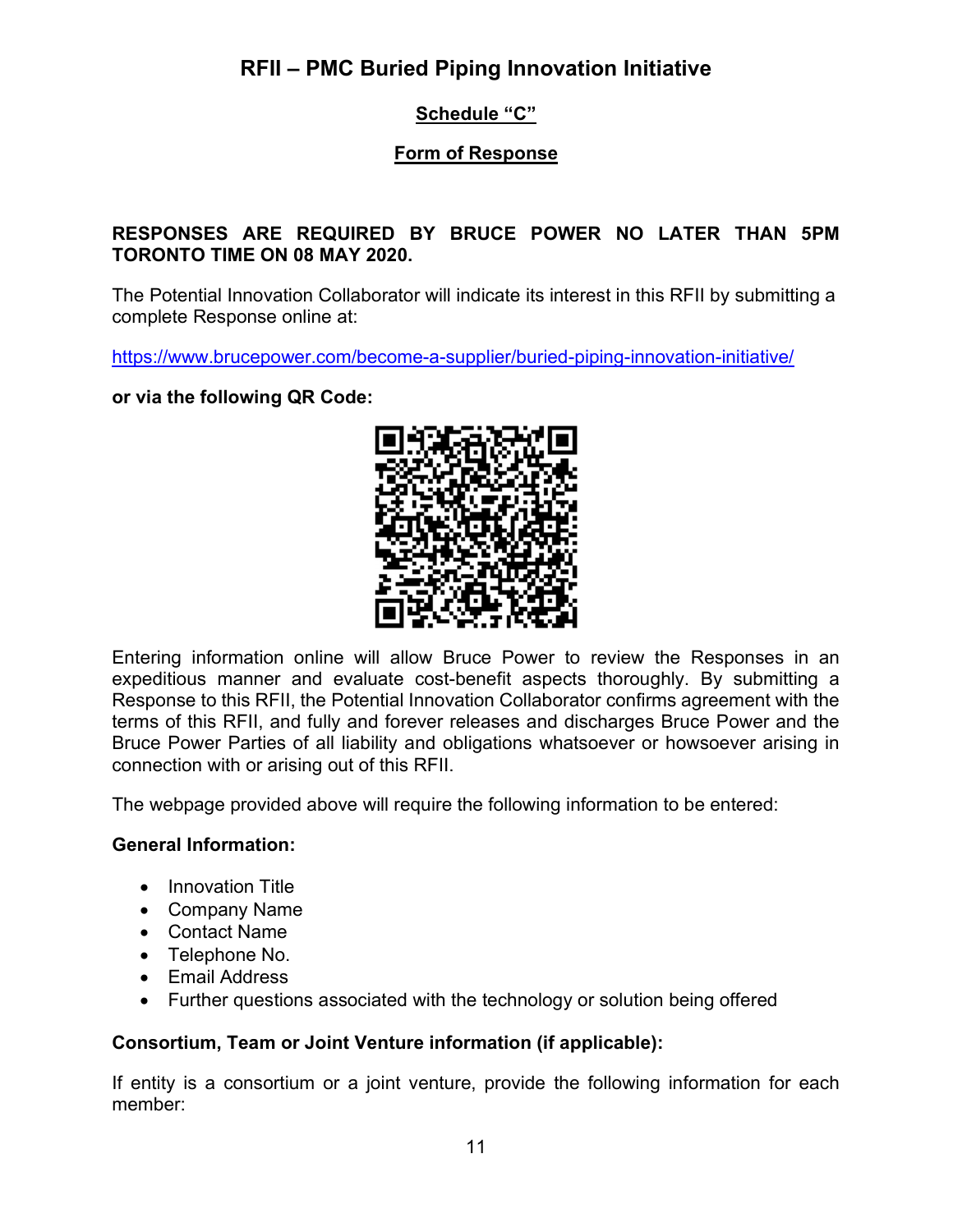- member name;
- contact name; and
- role/contribution.

### Overview of Proposed Innovative Idea or Approach:

- detailed description of innovation idea or approach;
- description of the technology or product available
- description of the cost to deploy the technology or product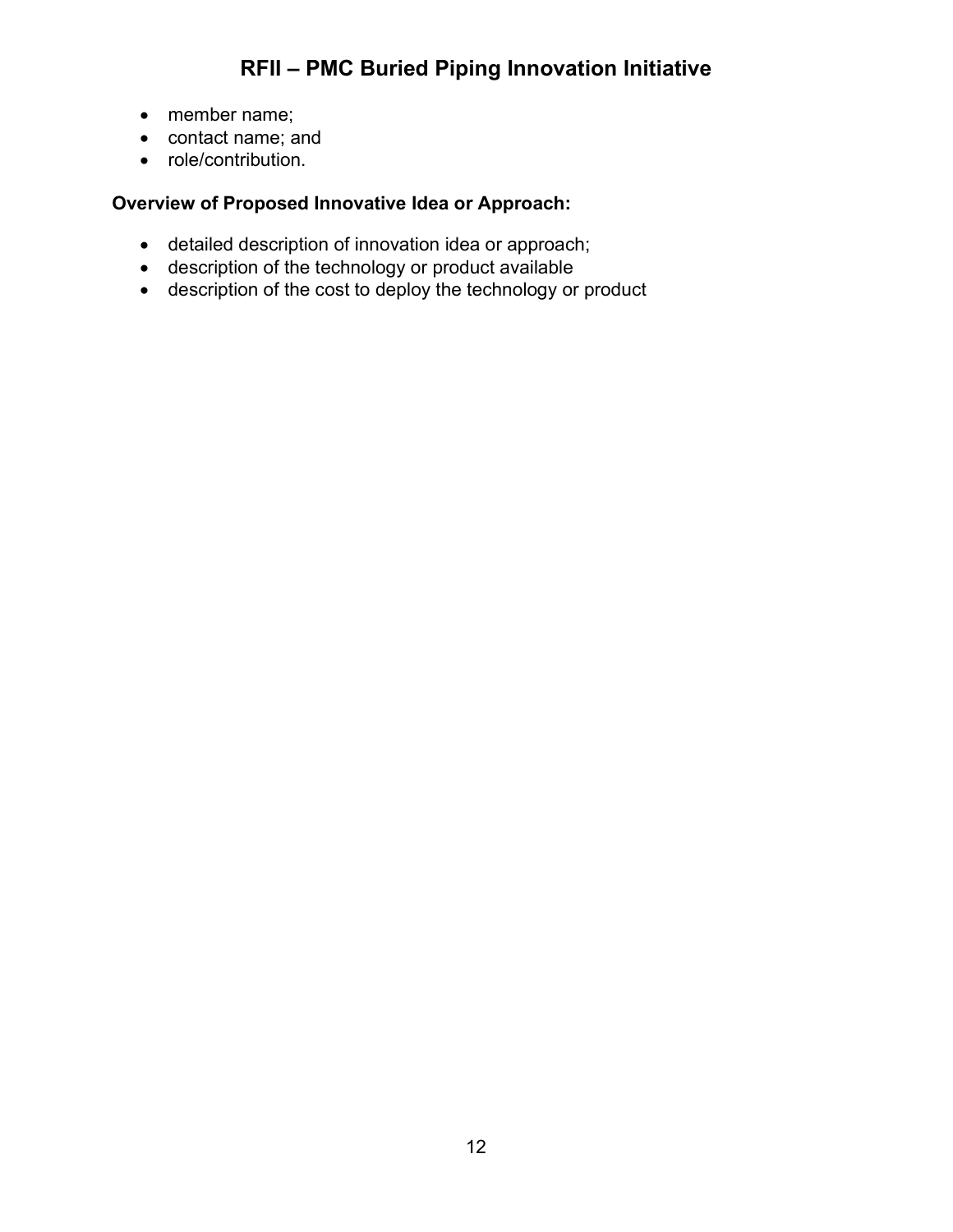### Schedule "D"

### FAQs

- 1. Is Bruce Power only looking for big ideas that save millions?
	- $\circ$  No, quick and easily implementable solutions to buried piping challenges are also sought after and encouraged. Each idea will be evaluated based on the value it adds, and the cost-benefit assessment associated with it.
- 2. What type of organizations can be included as part of a Potential Innovation Collaborator's consortium or joint venture?
	- $\circ$  Consortiums or joint ventures can be made up of a variety of organizations, including but not limited to:
		- **EXECUTE:** Current Bruce Power suppliers;
		- **service providers other than current Bruce Power suppliers;**
		- colleges and universities; and
		- **F** research institutions
- 3. Can organizations located outside of Canada be included as part of a Potential Innovation Collaborator's consortium or joint venture?
	- o Yes, but, as stated in Section 11.1, the Potential Innovation Collaborator must abide by all Canadian export laws and regulations.
	- o If a Potential Innovation Collaborator includes an organization located outside of Canada, Bruce Power recommends that the Potential Innovation Collaborator explain in its Response to this RFII how the Potential Innovation Collaborator intends to abide by the Canadian export laws and regulations referenced in Section 11.1 of the RFII.
- 4. Will Bruce Power contribute to the funding of the selected innovative ideas and approaches?
	- $\circ$  Yes. It is Bruce Power's intention to contribute to those innovative ideas and approaches that are selected through the next stage.
- 5. Should an innovative idea or approach be selected and developed through the Buried Piping Innovation Initiative, does Bruce Power guarantee exclusivity to all future work resulting from the implementation of this innovation?
	- $\circ$  No. Although it will likely be most efficient for Bruce Power to work with the Potential Innovation Collaborator that developed the innovative idea or approach that may not always be the case and, as a result, Bruce Power